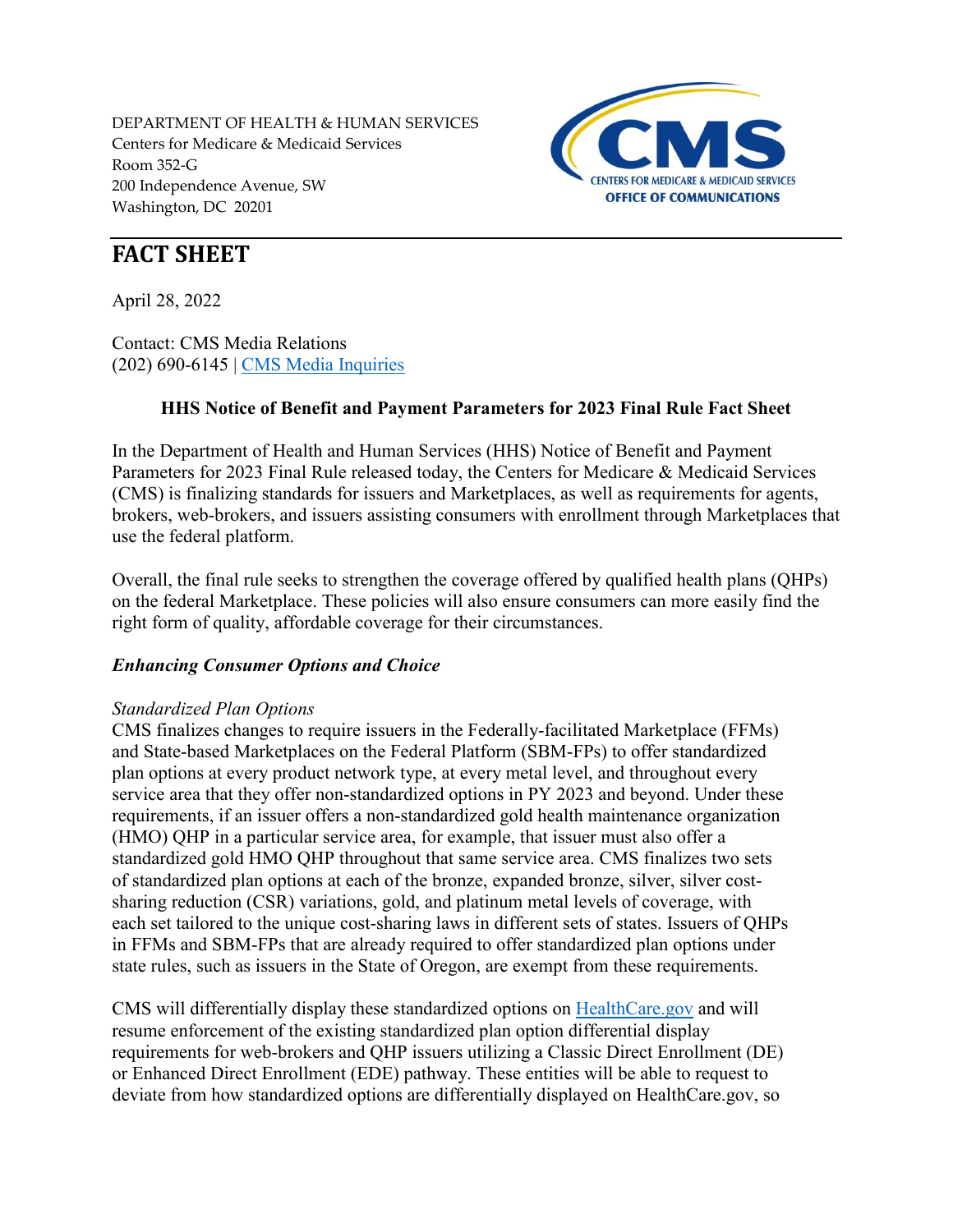long as the alternate differentiation format provides a similar level of differentiation and clarity as provided on [HealthCare.gov.](https://www.healthcare.gov/)

## *Network Adequacy*

CMS finalizes changes such that CMS will conduct network adequacy reviews in all states with a FFM except for states performing plan management functions that adhere to a standard as stringent as the federal standard and elect to perform their own reviews. Beginning for plan year (PY) 2023, CMS will evaluate QHPs for compliance with quantitative network adequacy standards based on time and distance standards. Beginning for PY 2024, CMS will also evaluate QHPs for compliance with appointment wait time standards. These reviews will occur prospectively during the QHP certification process. Issuers that are unable to meet the specified standards would be able to submit a justification to explain why they are not meeting the standards, what they are doing to work towards meeting them, and how they are protecting consumers in the meantime. CMS also finalizes a requirement that QHPs submit information on whether providers participating in their network offer services through telehealth**.**

Additionally, HHS will review additional specialties for time and distance that are necessary to meet the unique health care needs of QHPs enrollees, such as emergency medicine, outpatient clinical behavioral health, pediatric primary care, and urgent care. OB/GYN parameters will also be aligned with the parameters for primary care.

### *Changes to Actuarial Value (AV) de Minimis Ranges*

CMS finalizes changes to the AV *de minimis* ranges to +2/-2 percentage points for all individual and small group market plans subject to the AV requirements under an EHB package, affecting bronze, silver, gold, and platinum levels of coverage. CMS also finalizes a *de minimis* range of +5/-2 for expanded bronze plans that cover and pay for at least one major service, other than preventive services, before the deductible or meet the requirements to be a high deductible health plan (HDHP). Additionally, CMS finalizes a *de minimis* range of +2/0 percentage points for individual market silver QHPs and a *de minimis* range of +1/0 percentage points for incomebased silver CSR plan variations. The narrowing of the de minimis ranges of individual market silver QHPs will influence the generosity of the Second Lowest Cost Silver Plan (SLCSP), the benchmark plan used to determine an individual's Payments of the Premium Tax Credit (PTC). As a result, subsidized enrollees will likely receive increased premium tax credits.

## *Advancing Health Equity*

*Refine Essential Health Benefits (EHB) Nondiscrimination Policy for Health Plan Designs*  CMS refines its EHB nondiscrimination policy to ensure that benefit designs, particularly benefit limitations and plan coverage requirements for EHB, are based on clinical evidence. CMS provides examples that illustrate presumptive discriminatory plan designs, such as discrimination based on age and health conditions. CMS rules already provide that an issuer does not provide EHB if its benefit design, or the implementation of its benefit design, discriminate based on an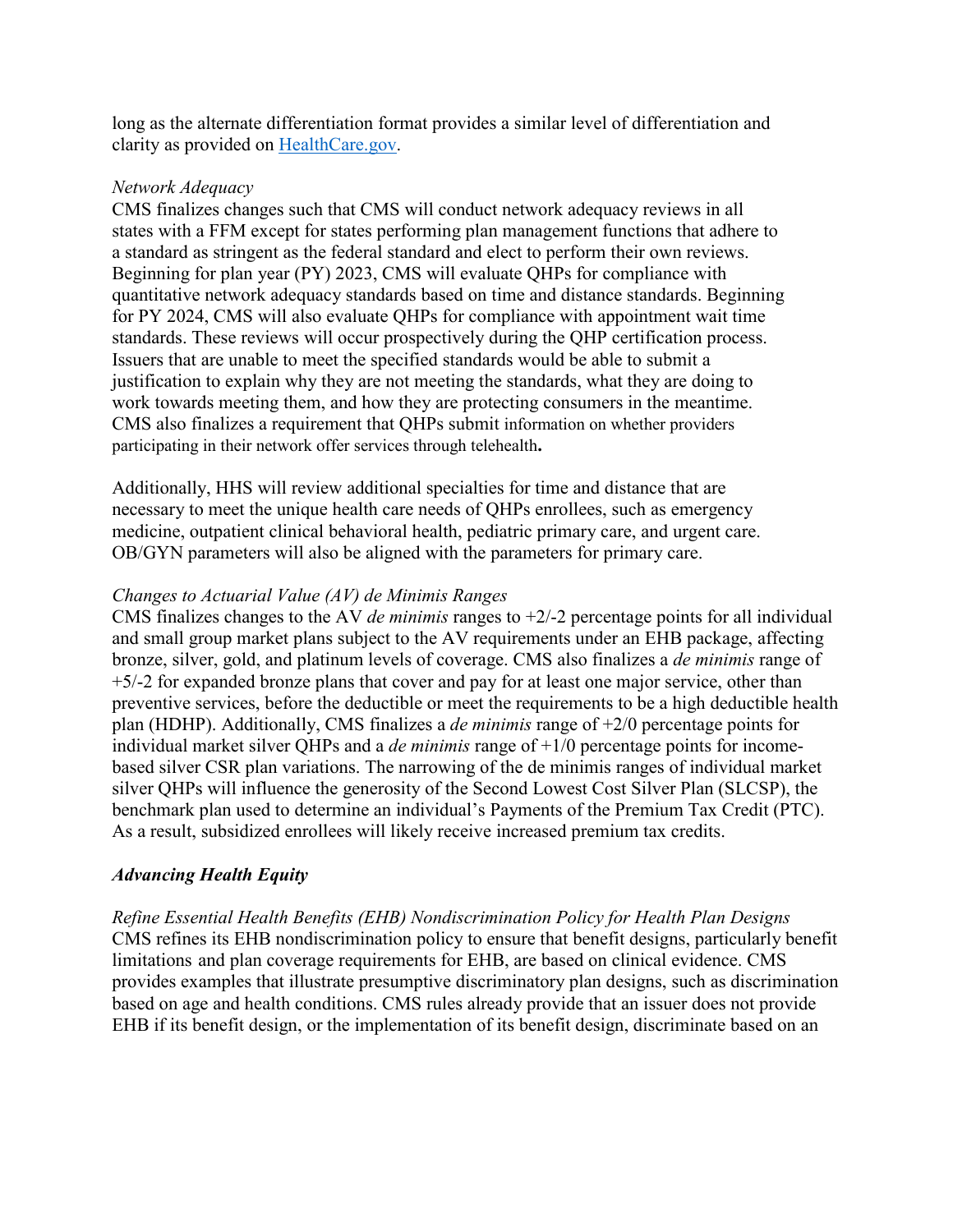individual's age, expected length of life, present or predicted disability, degree of medical dependency, quality of life, or other health conditions.

In the proposed rule, HHS proposed amendments to certain regulations to explicitly identify and recognize discrimination on the basis of sexual orientation and gender identity as prohibited forms of discrimination based on sex consistent with the Supreme Court's decision in Bostock v. Clayton County, 140 S. Ct. 1731 (2020), and HHS nondiscrimination policy that existed prior to the 2020 regulatory amendments HHS made in conformance with the "Nondiscrimination in Health and Health Education Programs or Activities, Delegation of Authority" final rule, 85 FR 37160 (June 19, 2020). In connection with discriminatory benefit designs prohibited under § 156.125, HHS also included in the proposed rule an example related to gender-affirming care that was intended to illustrate a health plan design that presumptively discriminates against enrollees based on gender identity.

Currently, HHS is developing a proposed rule that also will address prohibited discrimination in health coverage based on sex under section 1557 of the ACA. Because HHS's proposed rule implementing section 1557 of the ACA will also address issues related to prohibited discrimination based on sex, HHS is of the view that it would be most prudent to address the nondiscrimination proposals related to sexual orientation and gender identity in the 2023 Payment Notice proposed rule at a later time, to ensure that they are consistent with the policies and requirements that will be included in the section 1557 rulemaking. The Department is committed to removing barriers to coverage because it can lead to improved health outcomes in the LGBTQI+ community. In advance of a future rulemaking to address these provisions, HHS will continue to interpret and enforce section 1557 of the ACA and its protections against sex discrimination to prohibit discrimination on the basis of sexual orientation and gender identity in all aspects of health insurance coverage governed by section 1557.

#### *Special Enrollment Period (SEP) Verification*

CMS finalizes changes to scale back pre-enrollment SEP verification in the FFMs and SBM-FPs to include only the SEP for loss of minimum essential coverage—the SEP type that comprises the majority of all SEP enrollments on the Marketplaces on the federal platform—and to clarify that Marketplaces maintain the option to verify eligibility for any SEP types and may provide an exception to pre-enrollment SEP verification when verification may cause undue burden, such as during natural disasters or public health emergencies impacting consumers or the Marketplace. Prior to this rule, Marketplaces on the federal platform conducted pre-enrollment verification of eligibility for five SEP types (loss of minimum essential coverage, Medicaid/Children's Health Insurance Program (CHIP) denial, permanent move, marriage, and dependent addition) representing 90% of SEP applications. While pre-enrollment SEP verification can decrease the risk of adverse selection and improve program integrity, it can also deter eligible consumers from enrolling in coverage through an SEP because of the barrier of document verification. Our experience operating the FFMs and the federal platform shows that pre-enrollment SEP verification disproportionately negatively impacts Black and African American consumers who submit acceptable documentation to verify their SEP eligibility at much lower rates than white consumers. We have also found that younger, often healthier consumers submit acceptable documentation to verify their SEP eligibility at much lower rates than older, often less healthy consumers, which can negatively impact the risk pool. Scaling back SEP verification would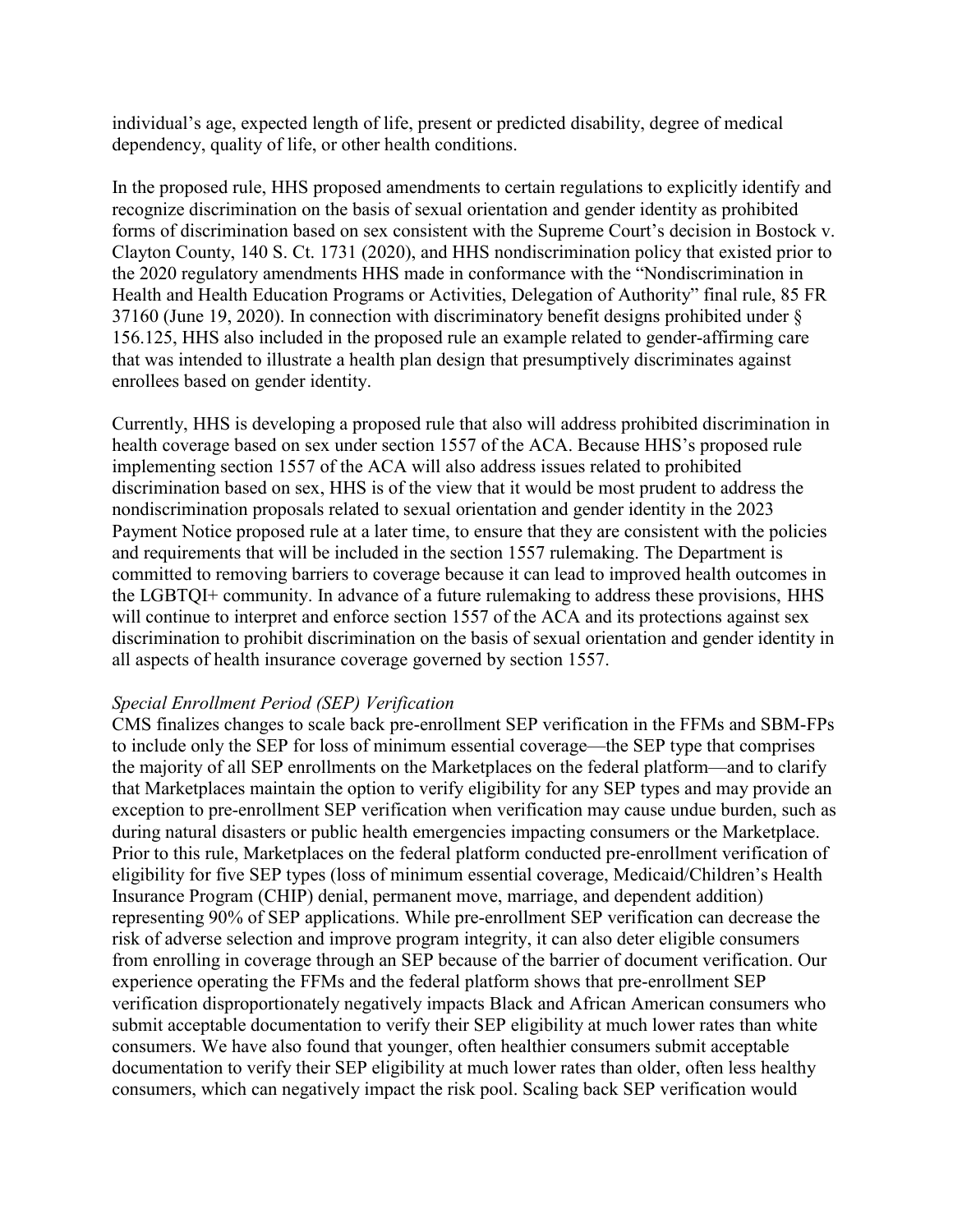mitigate the negative impacts of pre-enrollment SEP verification on populations that have historically faced barriers to accessing health care, and would decrease the overall consumer burden without substantially sacrificing program integrity.

## *Update Quality Improvement Strategy (QIS) Standards to Require Issuers to Address Health and Health Care Disparities*

CMS finalizes changes to update the QIS standards beginning in 2023 to require QHP issuers to address health and health care disparities as a specific topic area within their QIS. Currently, QHP issuers participating in a Marketplace for two or more consecutive years are required to implement and report on a QIS that includes at least one topic area defined in section  $1311(g)(1)$ of the ACA (activities to improve health outcomes, prevent hospital readmissions, improve patient safety and reduce medical errors, promote wellness and health and reduce health and health care disparities). In PY2020, an estimated 60% of QHP issuer QIS submissions across the FFM did address health care disparities. CMS is now finalizing the requirement for QHP issuers to address the topic of reducing health and health care disparities in their QIS submissions in addition to at least one other topic area described in section  $1311(g)(1)$  of the ACA beginning in 2023.

### *Raise the Essential Community Provider (ECP) Threshold from 20% to 35%*

For PY2023 and beyond, CMS finalizes increasing the ECP threshold from 20% to 35% of available ECPs in each plan's service area to participate in the plan's provider network. For PY2021, the percentages of medical and dental QHP issuers on the FFMs that could have satisfied a 35% ECP threshold were 80% and 74%, respectively. CMS anticipates that issuers will be able to meet the 35% threshold with only minimal reliance on our ECP write-in and justification processes, if needed.

#### *Lowering Premiums and Strengthening Markets*

## *FFM and SBM-FP User Fees*

For the 2023 benefit year, CMS finalizes an FFM user fee rate of 2.75% of premium and a SBM-FP user fee rate of 2.25% of premium.

#### *Risk Adjustment*

CMS finalizes two of the three proposed model specification changes to the risk adjustment models, improving risk prediction for the lowest and highest risk enrollees. Beginning with the 2023 benefit year, CMS finalizes removing the current severity illness factors from the adult models to add an interacted hierarchical condition category (HCC) count model specification to the adult and child models and replacing the current enrollment duration factors in the adult models with HCC-contingent enrollment duration factors to improve prediction for partial-year enrollees. CMS is not finalizing the proposed addition of a two-stage weighted model specification for the adult and child models. CMS believes the model changes finalized in this rule will continue to improve the risk adjustment program's ability to predict and balance payments for risk across the individual and small group markets.

CMS also finalizes the following changes to model recalibration for the 2023 benefit year risk adjustment models: (1) using the 2017, 2018, and 2019 enrollee-level EDGE data for model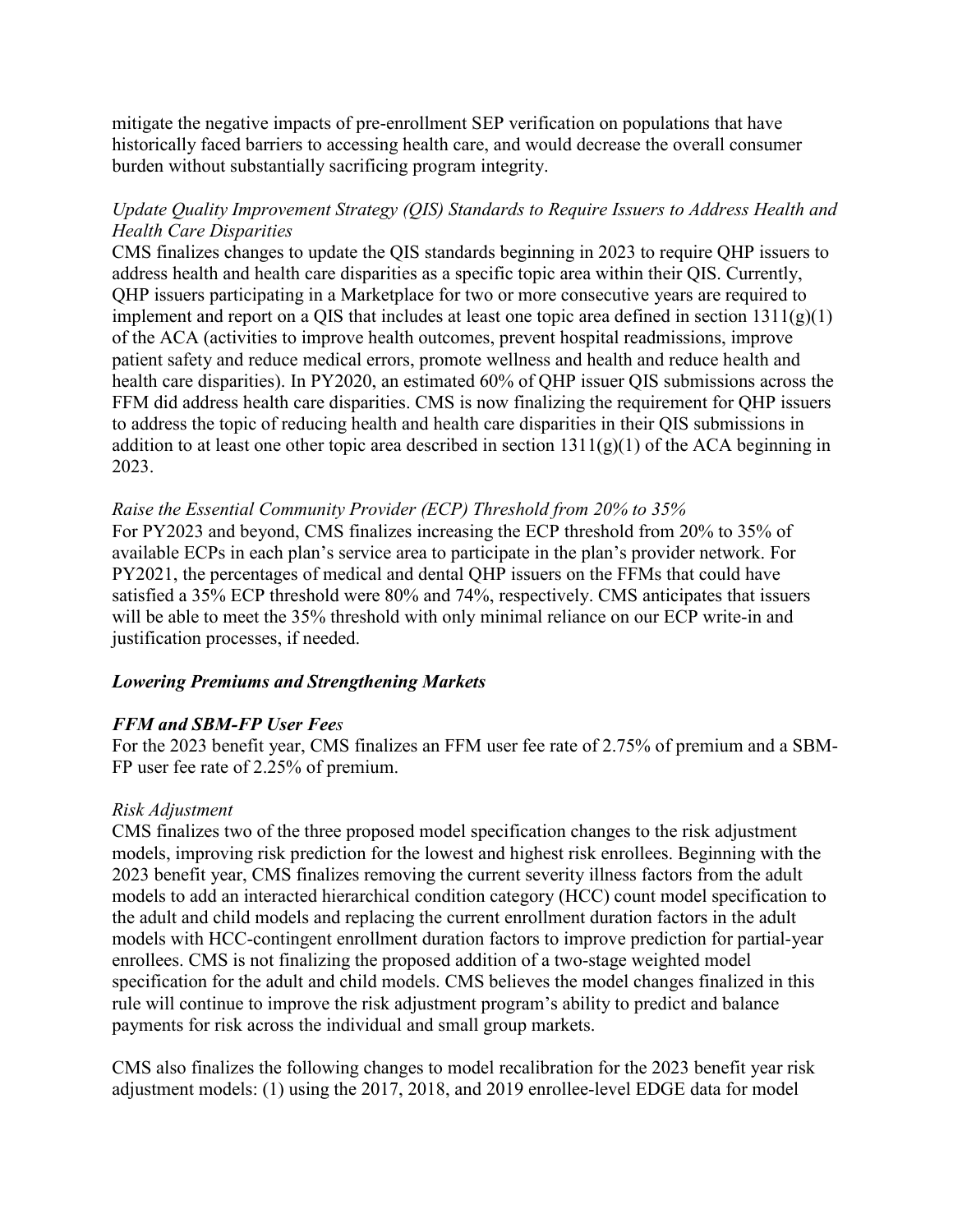recalibration; (2) applying a market pricing adjustment to the plan liability associated with Hepatitis C drugs; and (3) using the fourth quarter  $(Q4)$  prescription drug categories  $(RXC)$ mapping document for each benefit year of recalibration data, except for 2017 enrollee-level EDGE data.

CMS also finalizes changes to collect and extract through issuers' EDGE servers five new data elements including ZIP code, race, ethnicity, individual coverage health reimbursement arrangement (ICHRA) indicator, and a subsidy indicator as part of the required risk adjustment data that issuers must make accessible to HHS in states where HHS is operating the risk adjustment program. CMS also finalizes changes to extract three new data elements issuers already provide through their EDGE servers as part of the required risk adjustment data submissions (plan ID, rating area, and subscriber indicator), and to expand the permitted uses of the risk adjustment data and reports. Additionally, CMS finalizes a risk adjustment user fee for the 2023 benefit year of \$0.22 per member per month.

Finally, CMS repeals the ability for states to request a reduction in risk adjustment state transfers starting with the 2024 benefit year, with an exception for prior participants that previously requested such flexibility. CMS will limit a prior participant's ability to request a reduction in risk adjustment transfers to only those that meet the *de minimis* threshold criteria. In future rulemaking, CMS intends to propose to eliminate the prior participant exception and fully repeal the state flexibility framework beginning with the 2025 benefit year. For the 2023 benefit year, CMS approves Alabama's request to reduce risk adjustment state transfers, but at lower percentages than requested. CMS approves for the 2023 benefit year a 25% reduction in Alabama's individual market (including the catastrophic and non-catastrophic risk pools) transfers and a 10% reduction in Alabama's small group market transfers.

#### *HHS Risk Adjustment Data Validation (HHS-RADV)*

CMS finalizes further refinements to the HHS-RADV error rate calculation methodology beginning with the 2021 benefit year and beyond to: (1) extend the application of Super HCCs to also apply coefficient estimation groups throughout the HHS-RADV error rate calculation processes; (2) specify that the Super HCCs will be defined separately according to the age group model to which an enrollee is subject except for where child and adult coefficient estimation groups have identical definitions; and (3) constrain to zero any outlier negative failure rate in a failure rate group, regardless of whether the outlier issuer has a negative or positive error rate. We believe that these changes will better align the calculation and application of error rates with the intent of the HHS-RADV program, thereby enhancing the integrity of HHS-RADV and the HHS-operated risk adjustment program.

#### *Premium Adjustment Percentage and Payment Parameters*

CMS issued the 2023 benefit year premium adjustment percentage, the maximum annual limitation on cost-sharing, the reduced maximum annual limitation on cost-sharing, and the required contribution percentage (payment parameters) in guidance on December 28, 202[1](#page-4-0)<sup>1</sup>, consistent with policy finalized in the 2022 Payment Notice (86 FR 24140).

<span id="page-4-0"></span> <sup>1</sup> https://www.cms.gov/files/document/2023-papi-parameters-guidance-v4-final-12-27-21-508.pdf